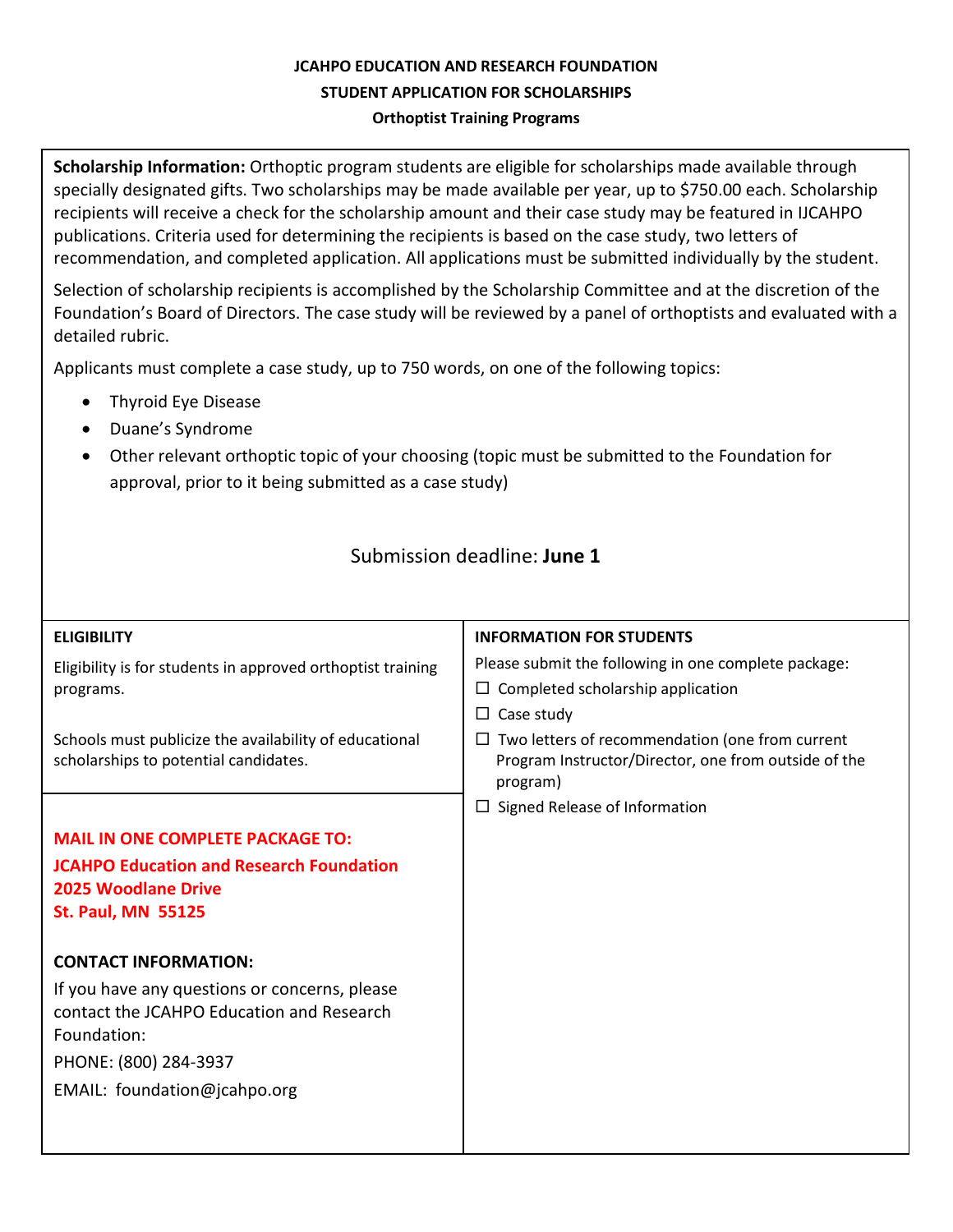#### **JCAHPO EDUCATION AND RESEARCH FOUNDATION**

#### **STUDENT APPLICATION FOR SCHOLARSHIPS**

#### **Orthoptist Training Programs**

| <b>APPLICANT NAME:</b>                                                                                                                                                                                            |                       |  |  |  |
|-------------------------------------------------------------------------------------------------------------------------------------------------------------------------------------------------------------------|-----------------------|--|--|--|
|                                                                                                                                                                                                                   |                       |  |  |  |
|                                                                                                                                                                                                                   |                       |  |  |  |
|                                                                                                                                                                                                                   |                       |  |  |  |
|                                                                                                                                                                                                                   | CITY, STATE/PROVINCE: |  |  |  |
| PROGRAM YEAR (1 <sup>st</sup> or 2 <sup>nd</sup> ): GRADUATION DATE: __________________                                                                                                                           |                       |  |  |  |
| Students are eligible to reapply for a scholarship for the second year of a two-year program.                                                                                                                     |                       |  |  |  |
| DISCLOSURE INFORMATION:                                                                                                                                                                                           |                       |  |  |  |
| I am related to<br>Director of the School □ YES □ NO<br>Faculty of the School □ YES □ NO<br>Dept. of Ophthalmology □ YES □ NO<br>JCAHPO Education and Research Foundation Board of Directors $\Box$ YES $\Box$ NO |                       |  |  |  |

*The applicant's age, sex, religion, or race shall not be considered unless a benefactor has made a restricted scholarship gift.*

*I affirm that the information provided by me in this application is true and accurate to the best of my knowledge. I understand that the submission of incorrect or fraudulent information may result in denial of my application.*

*By signing this application, I agree that IJCAHPO and its Foundation are authorized to use and publish my name as they choose. I also release IJCAHPO and its Foundation from any and all claims for damages of libel, slander, invasion of privacy, or any other claim.*

Applicant Signature: \_\_\_\_\_\_\_\_\_\_\_\_\_\_\_\_\_\_\_\_\_\_\_\_\_\_\_\_\_\_\_\_\_\_\_\_\_\_\_\_\_\_\_\_ Date: \_\_\_\_\_\_\_\_\_\_\_\_\_\_\_\_\_\_\_\_\_

For Foundation Use Only:

| FUND: | <b>AMOUN1</b> | . VEC<br><b>NC</b><br>DVED:<br><b>APPRC</b><br>--<br>__<br>__ | DATE: |
|-------|---------------|---------------------------------------------------------------|-------|
|       |               |                                                               |       |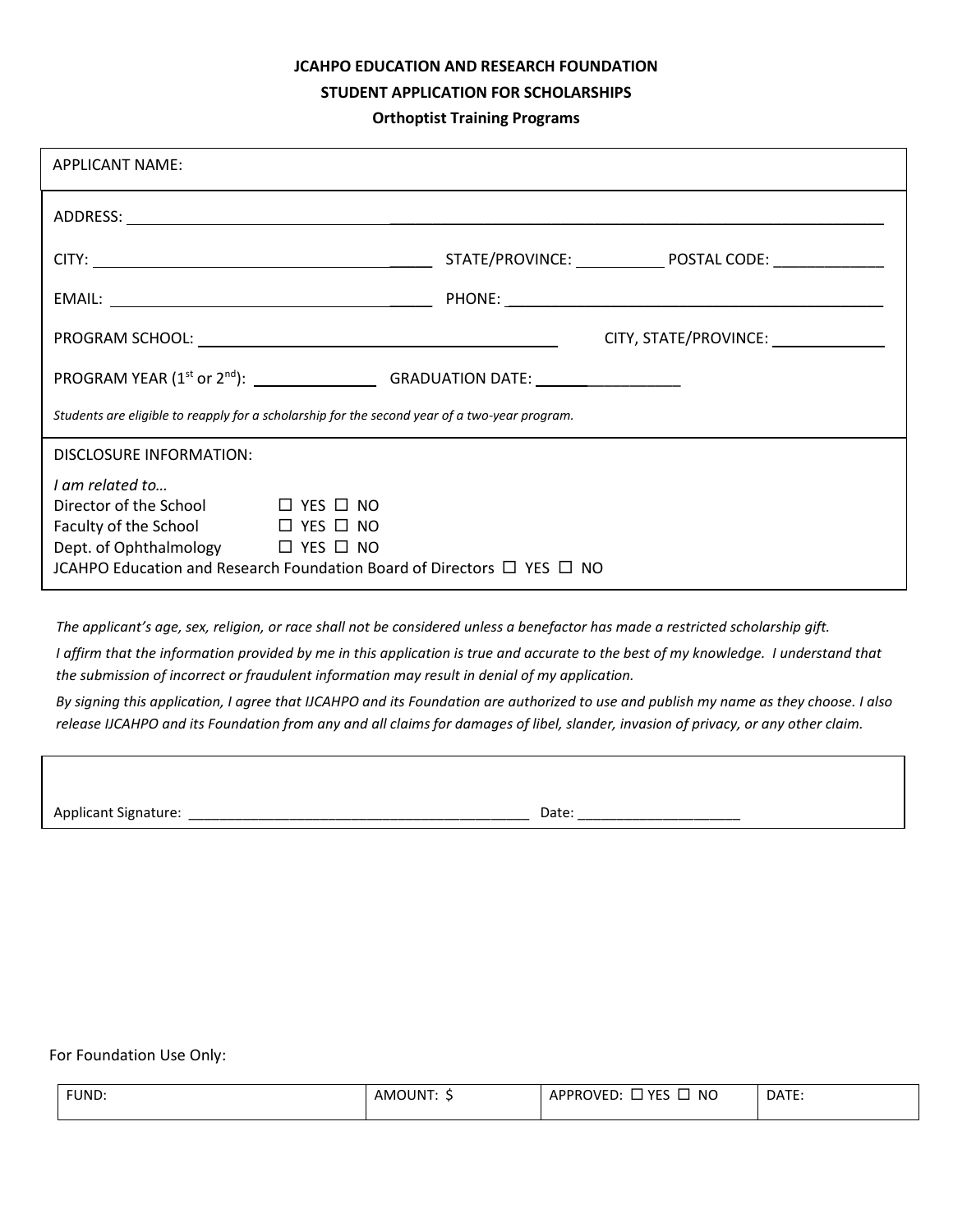## **JCAHPO EDUCATION AND RESEARCH FOUNDATION STUDENT APPLICATION FOR SCHOLARSHIPS Orthoptist Training Programs**

### **RELEASE AND AUTHORIZATION FOR USE OF NAME AND QUOTE**

Release executed by

Name: \_\_\_\_\_\_\_\_\_\_\_\_\_\_\_\_\_\_\_\_\_\_\_\_\_\_\_\_\_\_\_\_\_\_\_\_\_\_\_\_\_\_\_\_\_\_\_\_\_\_\_\_\_\_\_\_\_\_\_\_\_\_\_\_\_\_\_\_\_\_\_\_\_\_\_\_\_\_\_\_

Address: \_\_\_\_\_\_\_\_

Herein referred to as "Originator" in favor of the Joint Commission on Allied Health Personnel in Ophthalmology (JCAHPO), 2025 Woodlane Drive, St. Paul, MN 55125-2998, herein referred to as "Organization"

In consideration of Originator's goodwill toward Organization, Originator hereby consents to provide use of Originator's **name**, and hereby authorizes Organization to cause the same to be published, with or without any subject matter of Organization.

AND

In consideration of Originator's goodwill toward Organization, Originator hereby consents to provide personal **quotations** of Originator, and hereby authorizes Organization to cause the same to be published, with or without any subject matter of Organization.

Originator hereby releases Organization and Organization's officers, directors, committee members, employees and agents, as well as any assignees, from any and all claims for damages for libel, slander, invasion of privacy, or any other claim based upon use of the above-described material.

In witness thereof, Originator executes this release on the day and year written below.

Signature of Originator: \_\_\_\_\_\_\_\_\_\_\_\_\_\_\_\_\_\_\_\_\_\_\_\_\_\_\_\_\_\_\_\_\_\_\_\_\_\_\_\_ Date: \_\_\_\_\_\_\_\_\_\_\_\_\_\_\_\_\_

## **RELEASE AND AUTHORIZATION FOR USE OF CASE STUDY**

Release executed by

Name:

Address:

Herein referred to as "Originator" in favor of the Joint Commission on Allied Health Personnel in Ophthalmology (JCAHPO), 2025 Woodlane Drive, St. Paul, MN 55125-2998, herein referred to as "Organization"

In consideration of Originator's goodwill toward Organization, Originator hereby consents to provide use of Originator's **case study**, and hereby authorizes Organization to cause the same to be published, with or without any subject matter of Organization.

Originator hereby releases Organization and Organization's officers, directors, committee members, employees and agents, as well as any assignees, from any and all claims for damages for libel, slander, invasion of privacy, or any other claim based upon use of the above-described material.

In witness thereof, Originator executes this release on the day and year written below.

Signature of Originator: \_\_\_\_\_\_\_\_\_\_\_\_\_\_\_\_\_\_\_\_\_\_\_\_\_\_\_\_\_\_\_\_\_\_\_\_\_\_\_\_ Date: \_\_\_\_\_\_\_\_\_\_\_\_\_\_\_\_\_